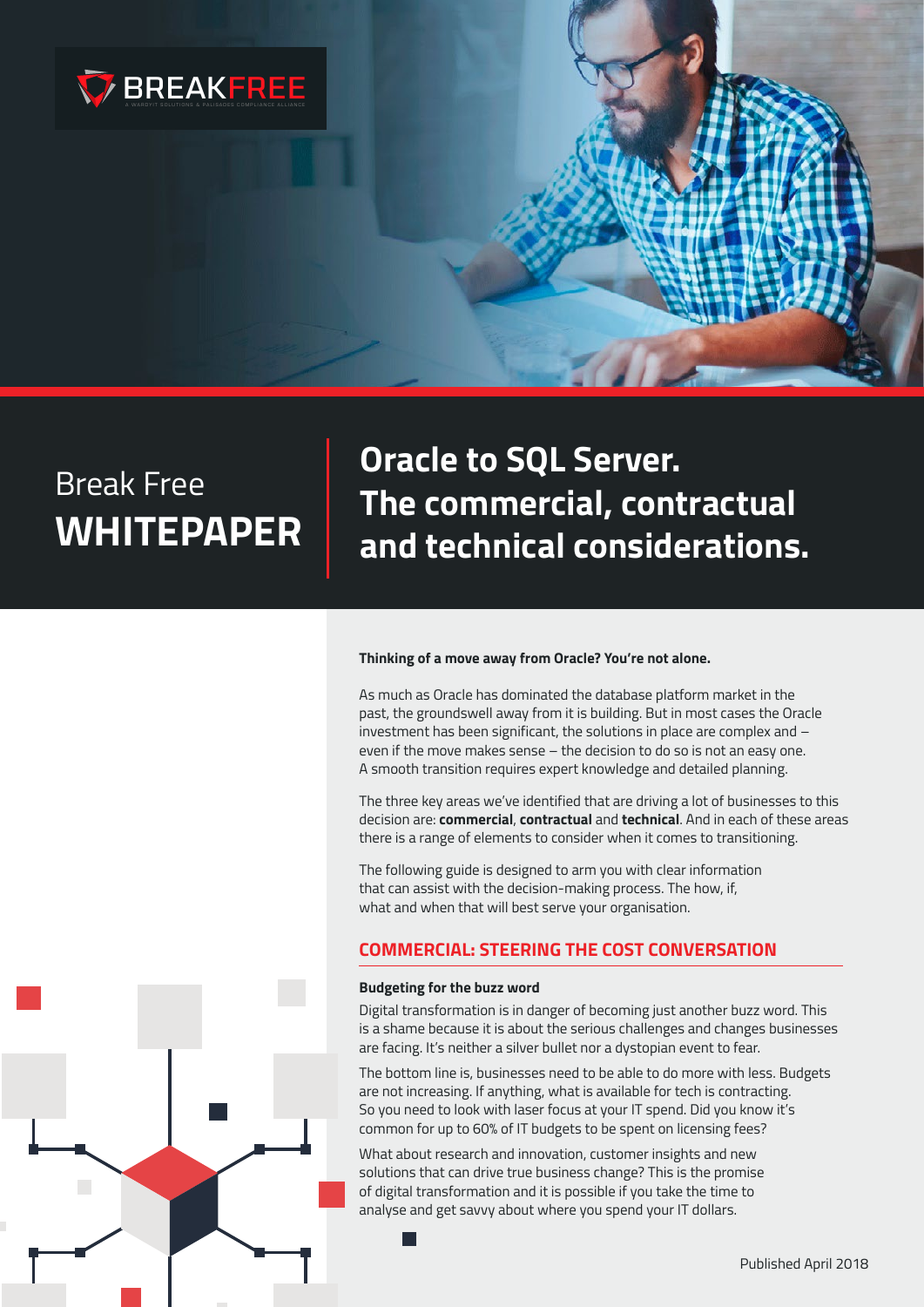

#### **Why Microsoft SQL Server is a good choice**

- **• Running cost** is not the only reason you might be considering the shift from Oracle to SQL Server but it is a significant one. Oracle licence fees are costing **BREAK FREE FROM ORACLE STYLE GUIDE**you MUCH more than they need to - up to ten times that of Microsoft's SQL Server. **[Find out how much you could save with this cost comparison report.](http://hub.wardyit.com/oracle-database-to-sql-server-cost-comparison)**
- **• Business systems integration** is also much easier with SQL Server. Given how pervasive Microsoft is across all business platforms, it makes sense for your database solution to integrate seamlessly – it can save both time and money.
- **• Flexibility** in transitioning to the cloud is the third big picture reason why SQL Server makes more commercial sense. Unlike with Oracle, the licensing for the Microsoft database stays the same regardless of what cloud platform you are using.

#### **Hybrid and cloud solutions – structuring it right**

A quick note here about structuring your transition. Your options are either a hybrid solution or a full cloud solution. Most organisations make the transition in a 2-step process and this makes sense. A planned, slower transition carries less risk and enables you to be in control. And Microsoft has kept the licensing options simple with four, clearly defined, SQL Server 2017 editions available for you to select from.

#### **Timeline, cost and ROI**

Every transition is different and the timeline depends on how many workloads are being shifted. However, there is one thing you can generally rely on: the transition costs will be offset by the reduced licensing cost and this – along with other efficiencies gained – is likely to result with a shorter ROI than you may expect. While this varies from migration to migration, we typically see a 12-18 month ROI.

The key to maximising this return is planning, planning and planning. Know up-front what you need to put in place, what obstacles you might face and what things you must consider, particularly from a legal and technical point of view. We'll break some of the essential considerations for both of these areas in the following sections.

#### **The powerful potential of SQL Server**

When you free up budget from licensing fees you open up enormous potential for value driven business solutions:

- Improve customer insights, develop customer personas and deliver more personalised solutions including individualised pricing
- Leverage newer technologies such as machine learning and artificial intelligence
- Optimise supply chain logistics with more sophisticated stock level visibility
- Deeper marketing analysis as you collect more data with high impact value (e.g. how are people interacting with your retail environment?).
- Data insights allow you to offer better pricing options (e.g. how smart meters have transformed the competitive landscape of the energy sector)

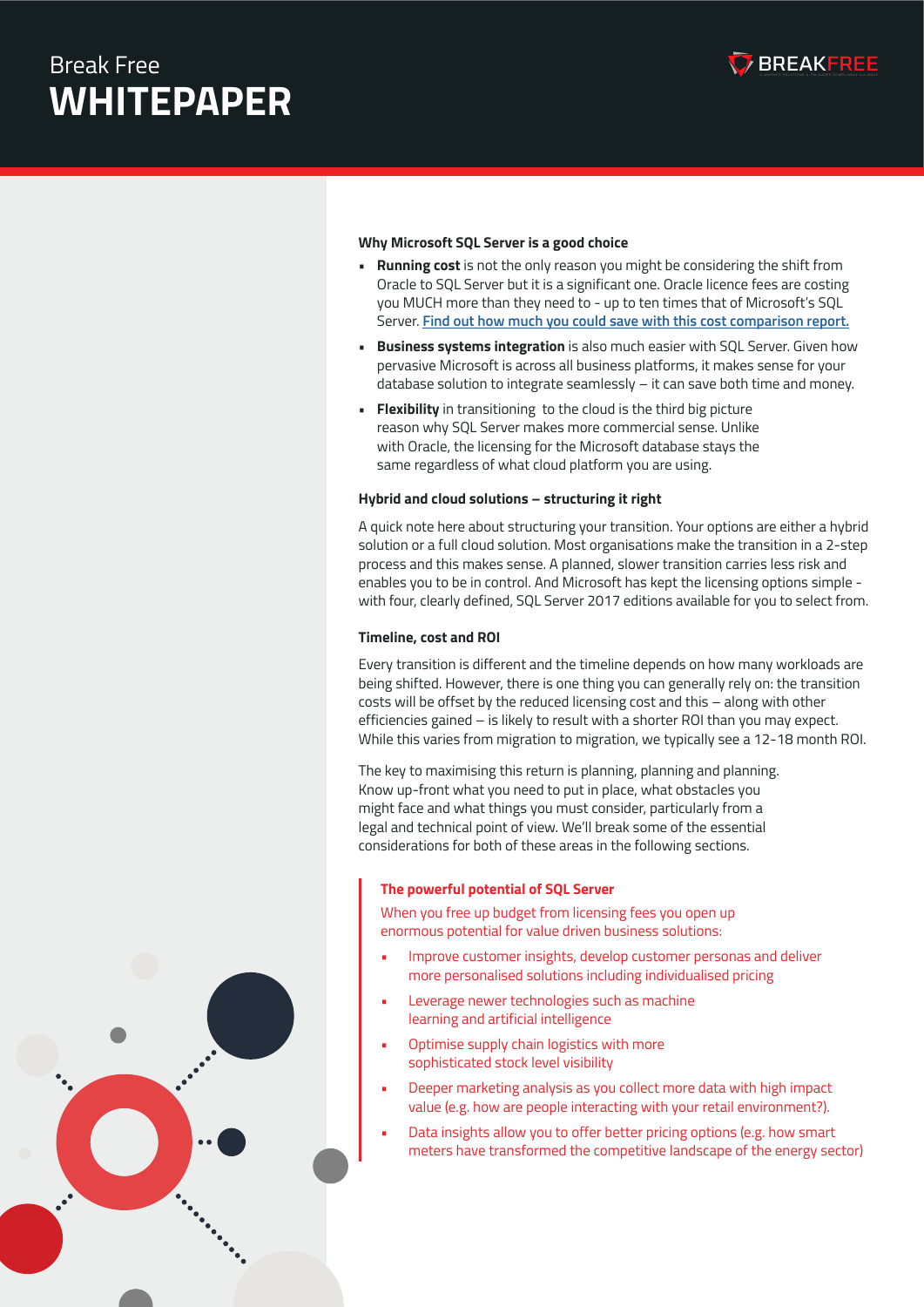

#### **CONTRACTUAL: EXPERTISE TO HELP WITH CLARITY AND NEGOTIATION**

**BREAK FREE FROM ORACLE**

### **A complex contract playing field STYLE GUIDE**

It is common for the issue of Oracle contracts to come up as a sticking point. Businesses may not be sure about what their obligations are within these complex agreements. This acts as a deterrent to making any changes, let alone a decision to move to a new platform all together.

But 'letting sleeping dogs lie' is not your only option.

What is your contractual situation? Two crucial things to remember are:

- 1. Oracle continuously make changes to contracts so never assume you know it all. You need to examine them with forensic attention; and
- 2. (to combat the anxiety point one might provoke): everything is negotiable if you do it the right way.

#### **What you can look out for**

With Oracle, it is rare for any two contracts to be identical. But there are some red flags you can look out for and four of the key ones are:

- **• Territories.** Are all of your users covered? For example, if you buy your licence in Australia it only covers use by people in Australia. You are not permitted to provide access to users in other countries. If you don't have a clause that extends the region or includes a worldwide clause you may be in breach.
- **• Mergers and Acquisitions.** Things get very confusing if you merge with another entity, who may or may not also have an Oracle contract. A merger clause was most likely not covered in your original contract so you may end up in a situation where your 'unlimited' licence does not actually cover your new users – an 'over-licensing' situation which Oracle comes down very hard on.
- **• Custom matrix.** Your contract may have been closed by an Oracle sales rep who devised a custom matrix with a lot of non-standard terms that are not fully explained and therefore impossible to fully understand. If you were under pressure to sign before Oracle's end of Financial Year, this is highly likely.
- **• Possible 'under-licensing'.** This is a big one. Inadvertently not paying for features Oracle thinks you are using is a big problem for many organisations. This can get out of hand by instances of simply not unticking check boxes when you apply a patch, something unexpected gets installed and you end up running features you're not using, totally unaware.

#### **Don't attempt to decipher the contracts alone**

Even if you have a brilliant legal team it can pay to work with a partner that has specific expertise in Oracle contracts. If you have queries about any of the above red flags – or others that are unique just to you - we can look at your contract and provide sound advice.

We recently had a customer contact us in advance of some changes they were considering that they – and their legal team - thought they were on top of. Following our consultation, this was their feedback: "[When] we brought you guys in it was for due diligence, we thought we knew our business, but boy have we missed things."



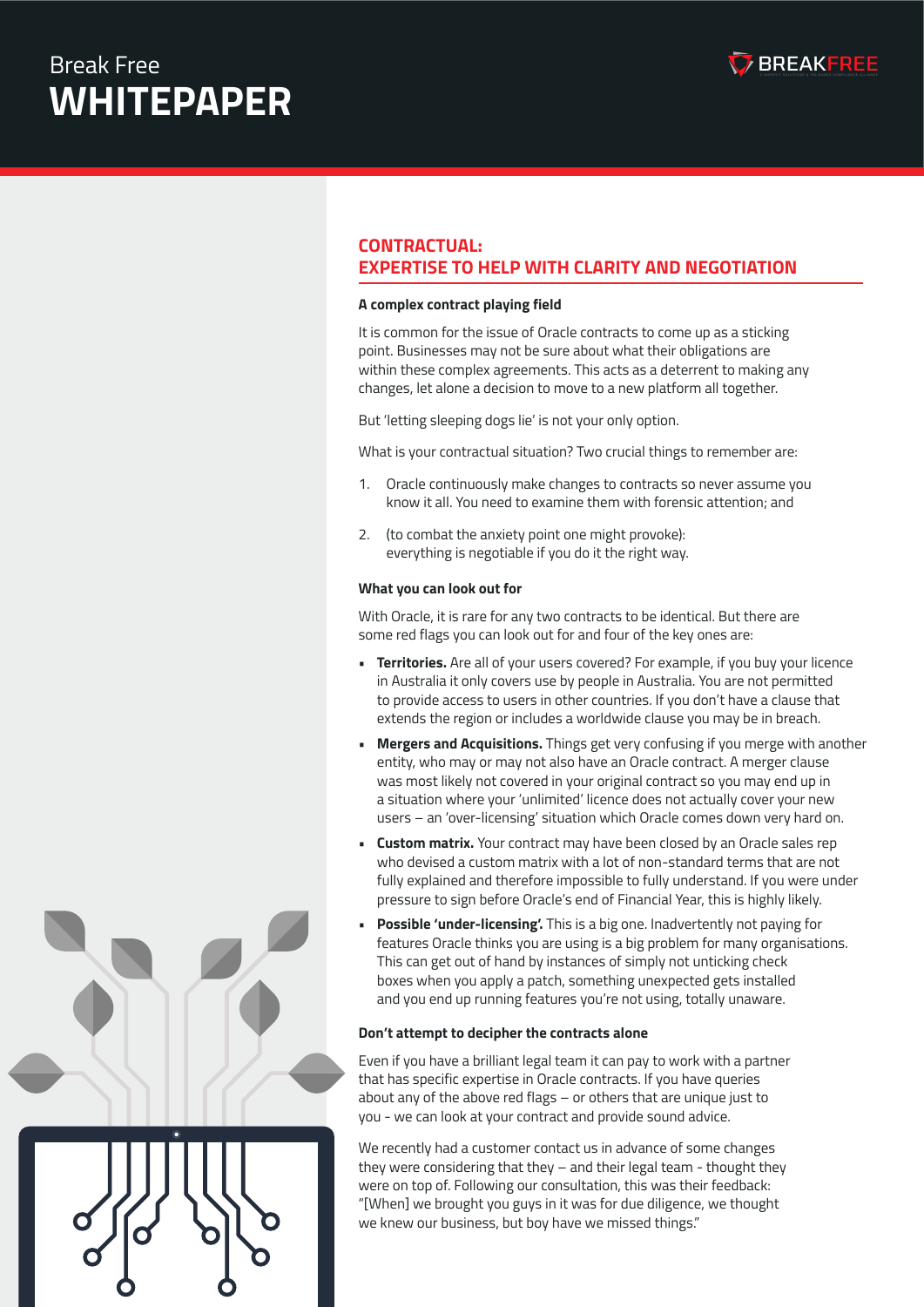

and – using our proprietary software - analyse your usage to give you a clear picture of what you think you are using versus what you are Our commercial and legal team – many of which are ex-Oracle – know exactly what to look for. We will review your contract in detail actually using – exactly how Oracle would do during an audit.

Your Oracle contract is likely to contain a multitude of tiny changes and clauses that it's tricky to keep a track of. Unfortunately, once your contract is signed the onus is on YOU to know what you've signed on for and, unless you are very familiar with these contracts, it is easy to get caught out.

The most valuable thing we can offer you is our years of expertise in analysing Oracle contracts. We empower you with information. And we can stand by you while you negotiate or re-negotiate where necessary.

#### **Key risk points to be aware of**

- Never choose discounts as a primary driver. It's better to pay more and afford yourself better clauses (e.g. to be covered for events such as M&A)
- Auto-renewals can lead to accepting changes you don't even know about (Oracle is continuously making changes to their standard terms)
- Oracle may audit you at any time and if you are in breach in any way they will act on this.
- Issues arise due to lack of knowledge. It's nobody's 'fault' but lack of specific expertise, staff turnover and other factors all impact how exposed you are in regard to your contract. It is better to work with an expert partner than risk what you don't know.

#### **Common misconceptions about Oracle**

- **Oracle contracts are set in stone.** They're not. There is a lot you can negotiate if you know how to do it.
- **• I can get a handle on my environment via spreadsheets.** You can't. You need an audit (and we have proprietary system that runs one the way that Oracle would if they did an audit on you).
- **• Oracle makes the rules.** You can be in control. It's complicated but possible. If you know your contracts and licences you can be in the driver's seat.
- **• I know I'm not in breach of my contract.** You probably are. Whether it's using licences you're not aware of, using licences outside your region or other contract complications after events such as an M&A, there are all kinds of ways you might be in breach without knowing it.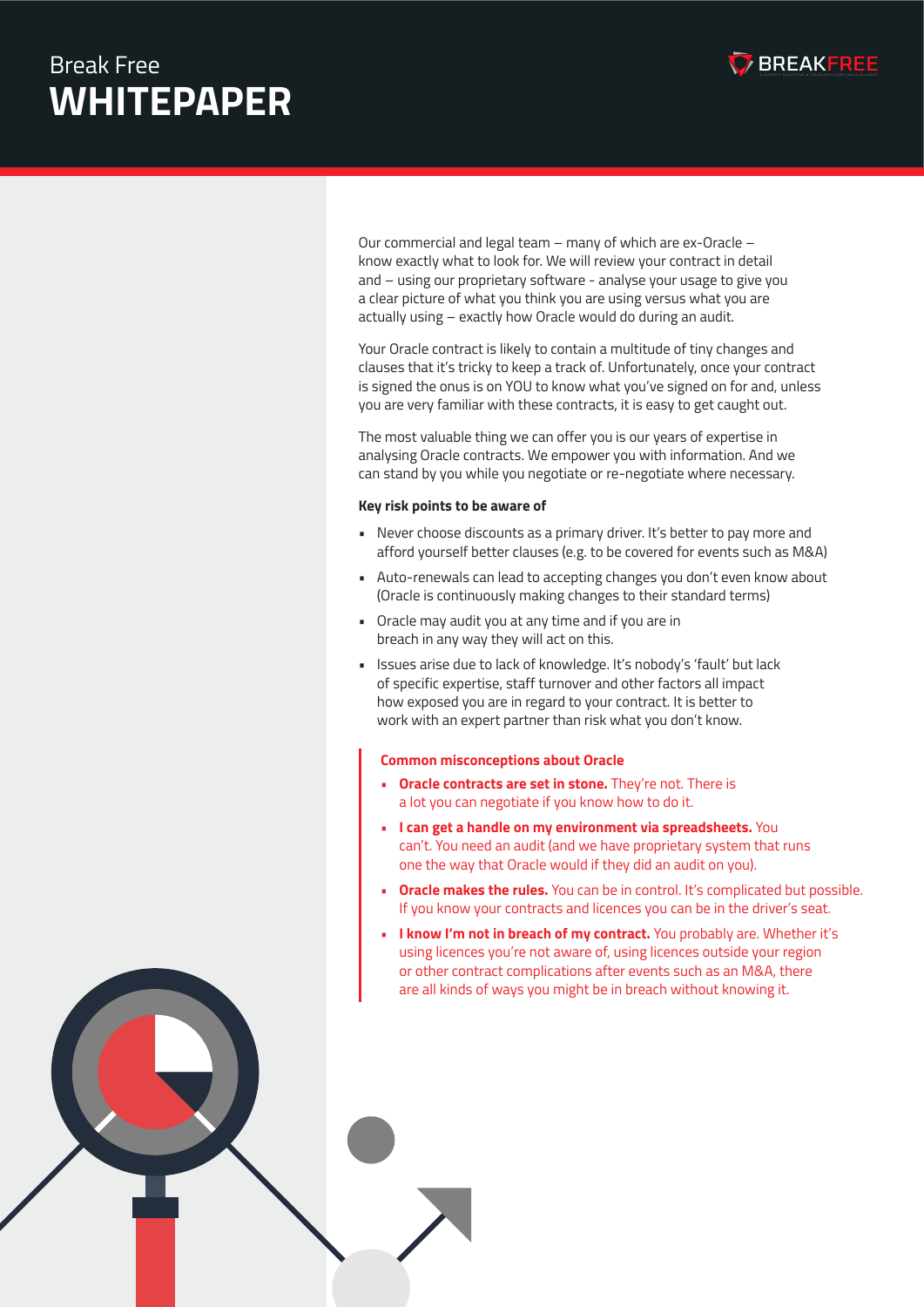

### **TECHNICAL: BEDDING DOWN PRIORITIES**

#### **BREAK FREE FROM ORACLE Planning for transition**

The thought of transitioning can be overwhelming, particularly from a technical perspective. For many companies, their Oracle system was developed inhouse and represents a huge financial and time investment. So it is natural to be nervous about making a shift away. But if you plan well there is no reason it can't go smoothly. A transition may take anywhere from a month to 18 months, depending on the scale of your organisation. With good support from an expert partner this doesn't need to be overly stressful. And keep in mind, your Oracle support staff will easily be able to learn SQL Server (for all its powerful features it is essentially a relational database).

#### **Technical reasons to make the shift:**

- **• Security** Microsoft SQL Server has been rated the most secure database platform by the National Institute of Standards and Technology for the last 7 years.
- **• Data Analytics** Microsoft SQL Server is the only database platform that has built-in artificial intelligence. No additional hardware or servers required.
- **• Fast and Powerful** Microsoft SQL Server is currently rated number 1 as judged against the international TPC-E and TPC-H standards.
- **• Advanced Database System** Gartner positioned the Microsoft DBMS furthest in completeness of vision and highest for ability to execute.
- **• Cost Effectiveness** SQL Server is a feature complete data platform which – unlike Oracle - does not require you to pay for each additional feature and has the same pricing structure no matter what cloud platform you choose.

#### **A stepped approach**

Decide which databases and workloads you want to move first. It's wise to run a proof of concept with the less critical environments. We often recommend moving the 'low hanging fruit' first, workloads and databases that can be 'lifted and shifted' without too much risk.

#### **Know your landscape and data**

You need a thorough understanding of how much data you have to shift and how long this will take. The SQL Server Migration Assistant can help determine the amount of migration effort required.

In most cases it's a good idea to optimise the query code before doing the transition. This takes a bit longer up front but saves time and complications down the track.

#### **Tools for migration**

When determining what tools to use for data migration you need to consider volume of data, datatype conversions and the amount of downtime and parallel testing that is required. Creating custom scripts (as above) can take a bit longer but might be the best way to ensure your needs are all covered.